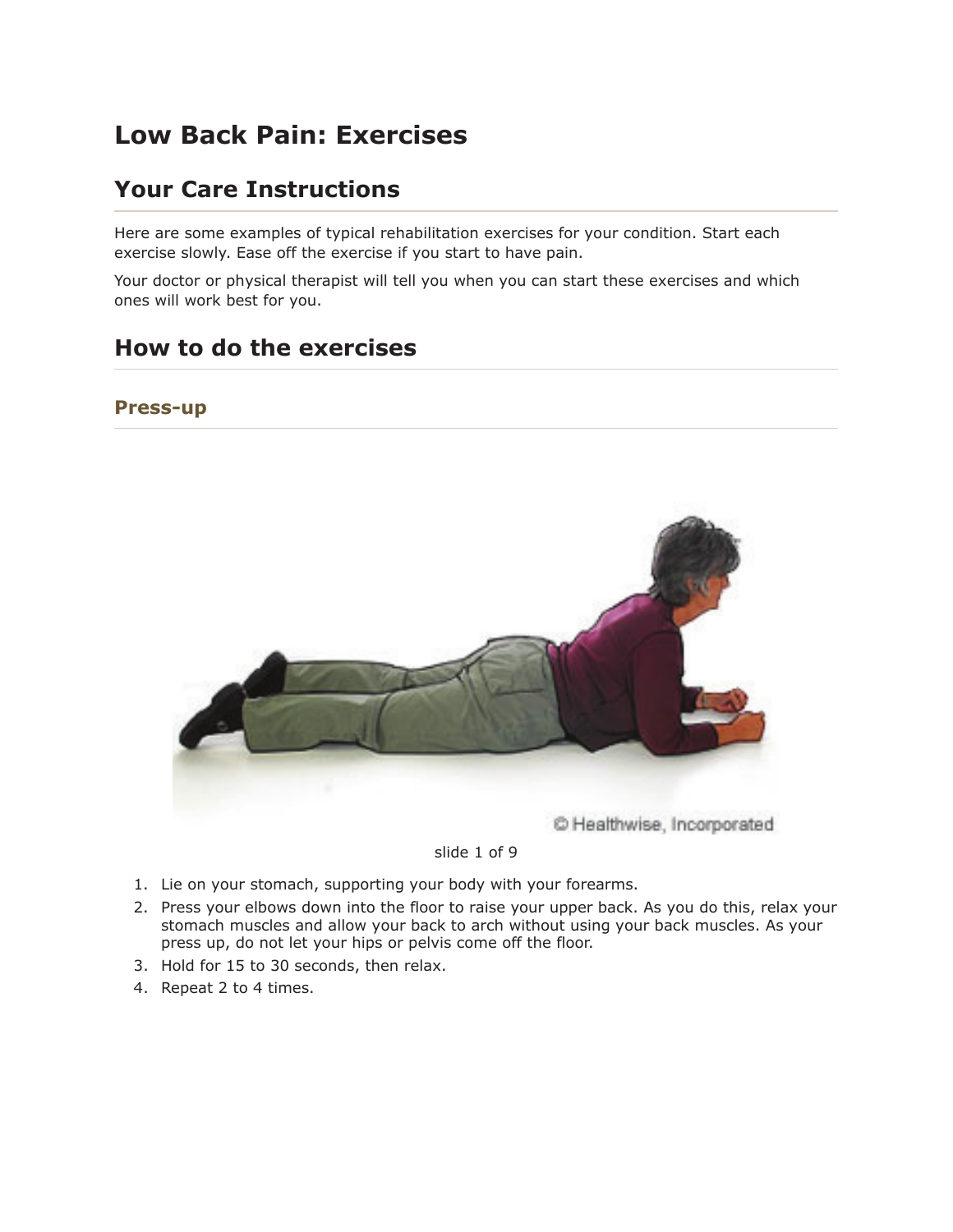### **Alternate arm and leg (bird dog) exercise**



slide 2 of 9

Note: Do this exercise slowly. Try to keep your body straight at all times, and do not let one hip drop lower than the other.

- 1. Start on the floor, on your hands and knees.
- 2. Tighten your belly muscles.
- 3. Raise one leg off the floor, and hold it straight out behind you. Be careful not to let your hip drop down, because that will twist your trunk.
- 4. Hold for about 6 seconds, then lower your leg and switch to the other leg.
- 5. Repeat 8 to 12 times on each leg.
- 6. Over time, work up to holding for 10 to 30 seconds each time.
- 7. If you feel stable and secure with your leg raised, try raising the opposite arm straight out in front of you at the same time.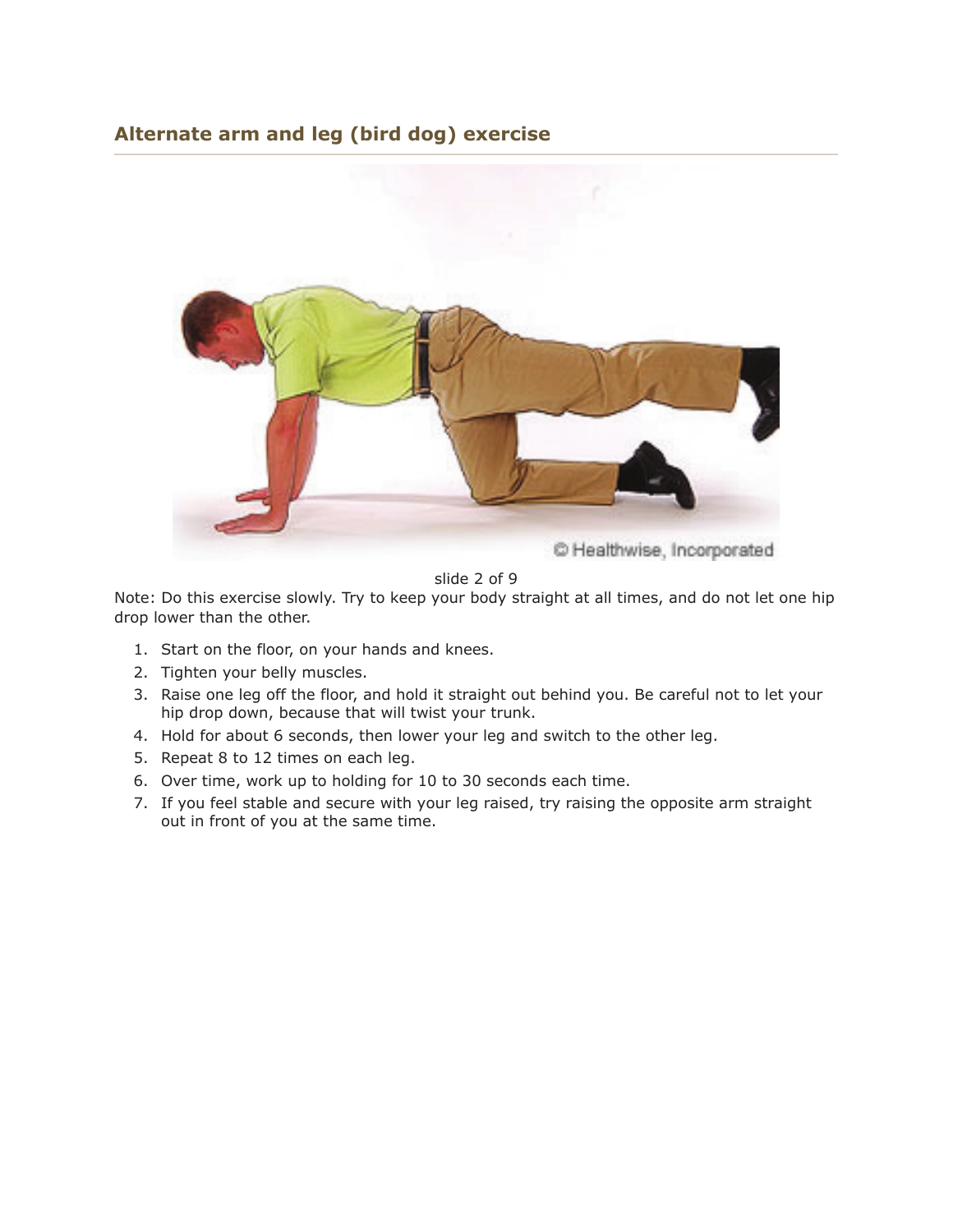#### **Knee-to-chest exercise**



C Healthwise, Incorporated

#### slide 3 of 9

- 1. Lie on your back with your knees bent and your feet flat on the floor.
- 2. Bring one knee to your chest, keeping the other foot flat on the floor (or keeping the other leg straight, whichever feels better on your lower back).
- 3. Keep your lower back pressed to the floor. Hold for at least 15 to 30 seconds.
- 4. Relax, and lower the knee to the starting position.
- 5. Repeat with the other leg. Repeat 2 to 4 times with each leg.
- 6. To get more stretch, put your other leg flat on the floor while pulling your knee to your chest.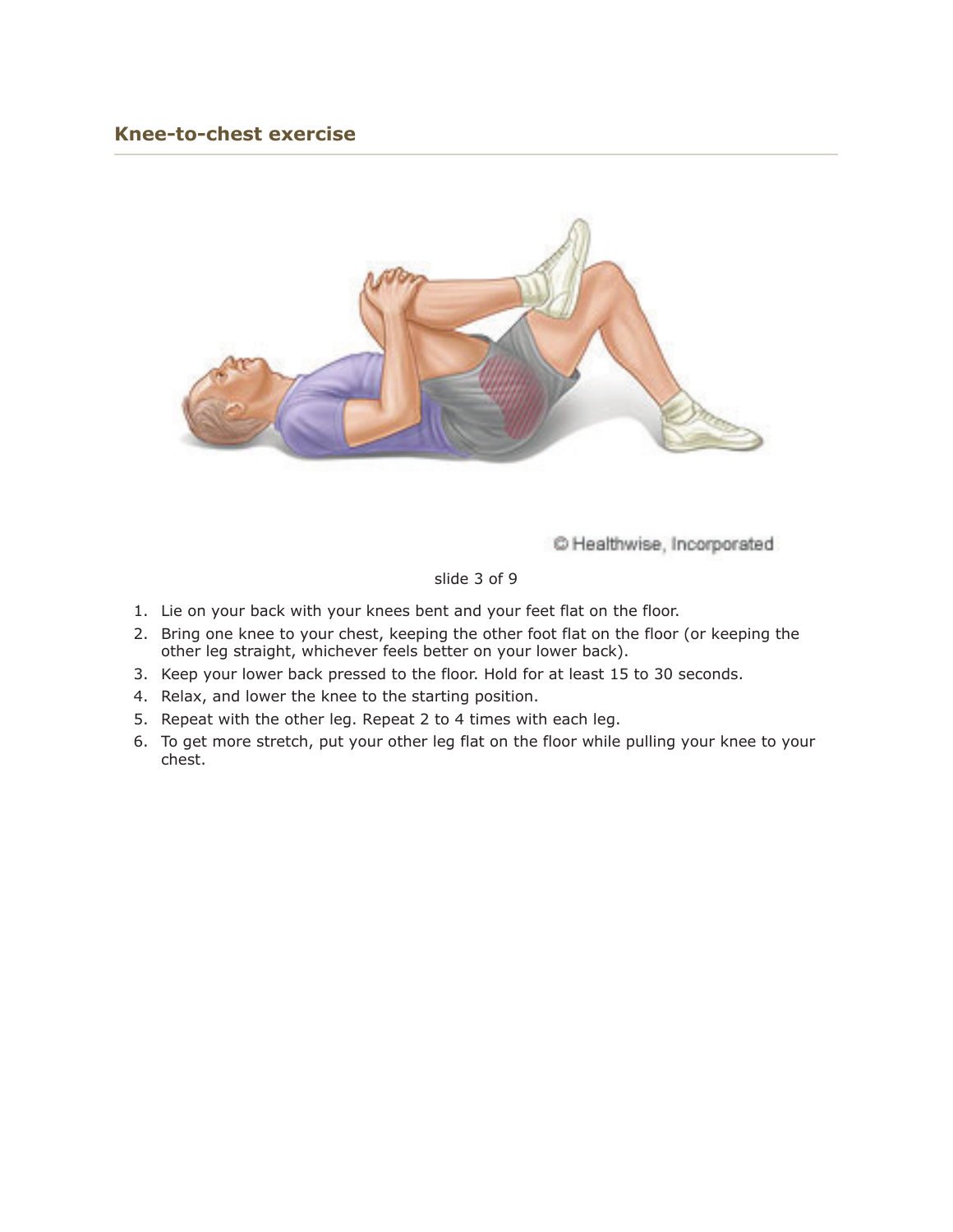### **Curl-ups**



C Healthwise, Incorporated

#### slide 4 of 9

- 1. Lie on the floor on your back with your knees bent at a 90-degree angle. Your feet should be flat on the floor, about 12 inches from your buttocks.
- 2. Cross your arms over your chest. If this bothers your neck, try putting your hands behind your neck (not your head), with your elbows spread apart.
- 3. Slowly tighten your belly muscles and raise your shoulder blades off the floor.
- 4. Keep your head in line with your body, and do not press your chin to your chest.
- 5. Hold this position for 1 or 2 seconds, then slowly lower yourself back down to the floor.
- 6. Repeat 8 to 12 times.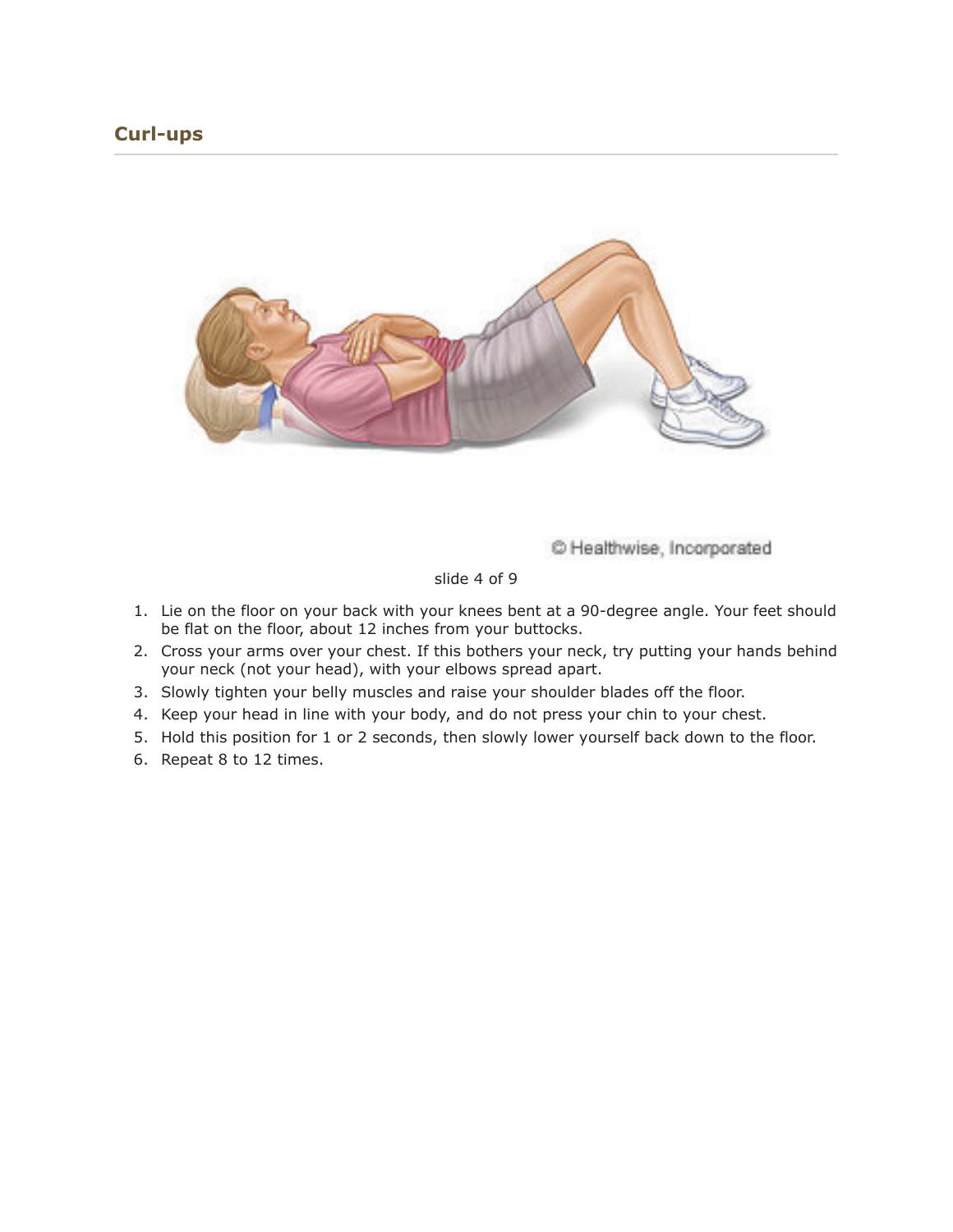### **Pelvic tilt exercise**



C Healthwise, Incorporated

slide 5 of 9

- 1. Lie on your back with your knees bent.
- 2. "Brace" your stomach. This means to tighten your muscles by pulling in and imagining your belly button moving toward your spine. You should feel like your back is pressing to the floor and your hips and pelvis are rocking back.
- 3. Hold for about 6 seconds while you breathe smoothly.
- 4. Repeat 8 to 12 times.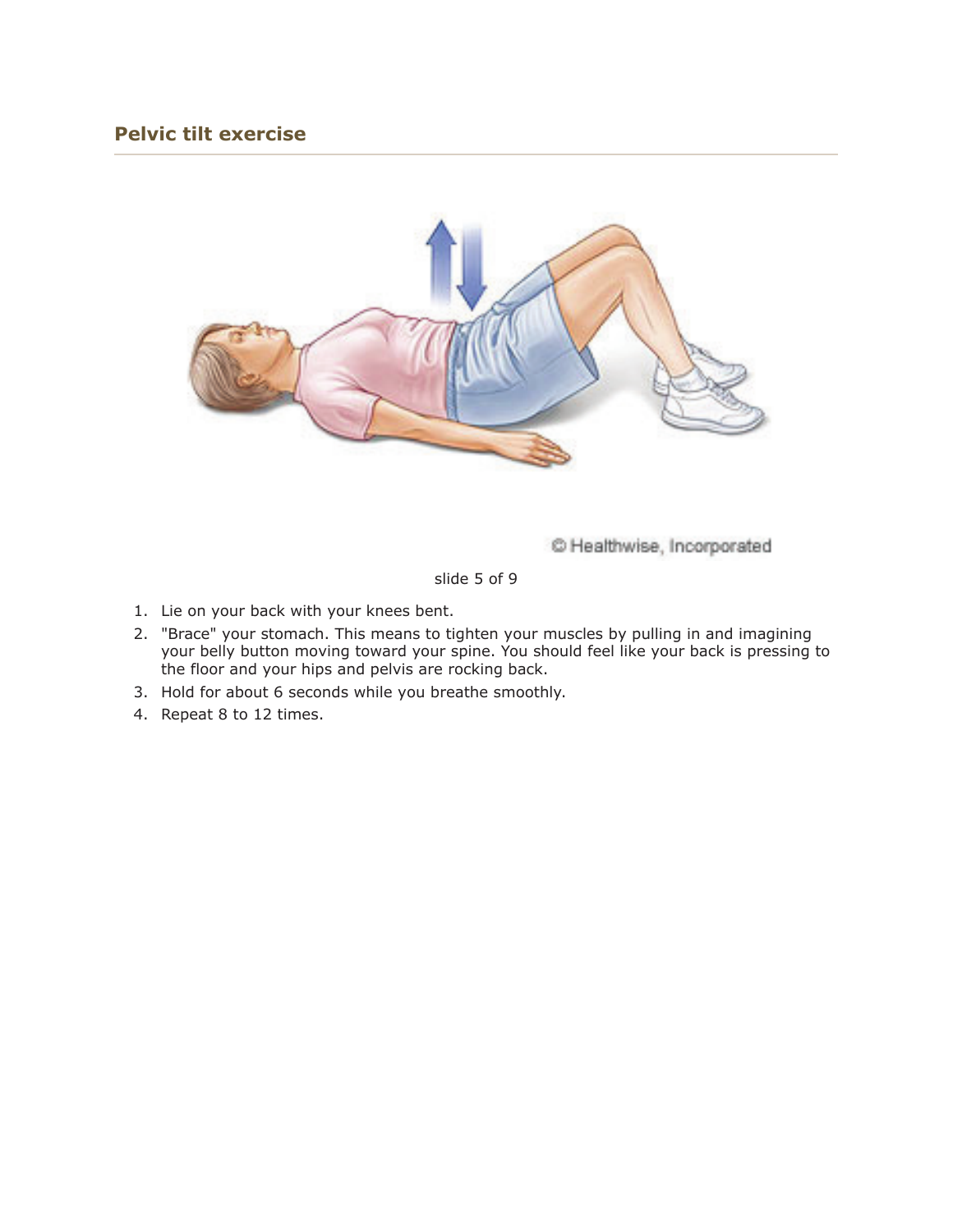### **Heel dig bridging**



slide 6 of 9

- 1. Lie on your back with both knees bent and your ankles bent so that only your heels are digging into the floor. Your knees should be bent about 90 degrees.
- 2. Then push your heels into the floor, squeeze your buttocks, and lift your hips off the floor until your shoulders, hips, and knees are all in a straight line.
- 3. Hold for about 6 seconds as you continue to breathe normally, and then slowly lower your hips back down to the floor and rest for up to 10 seconds.
- 4. Do 8 to 12 repetitions.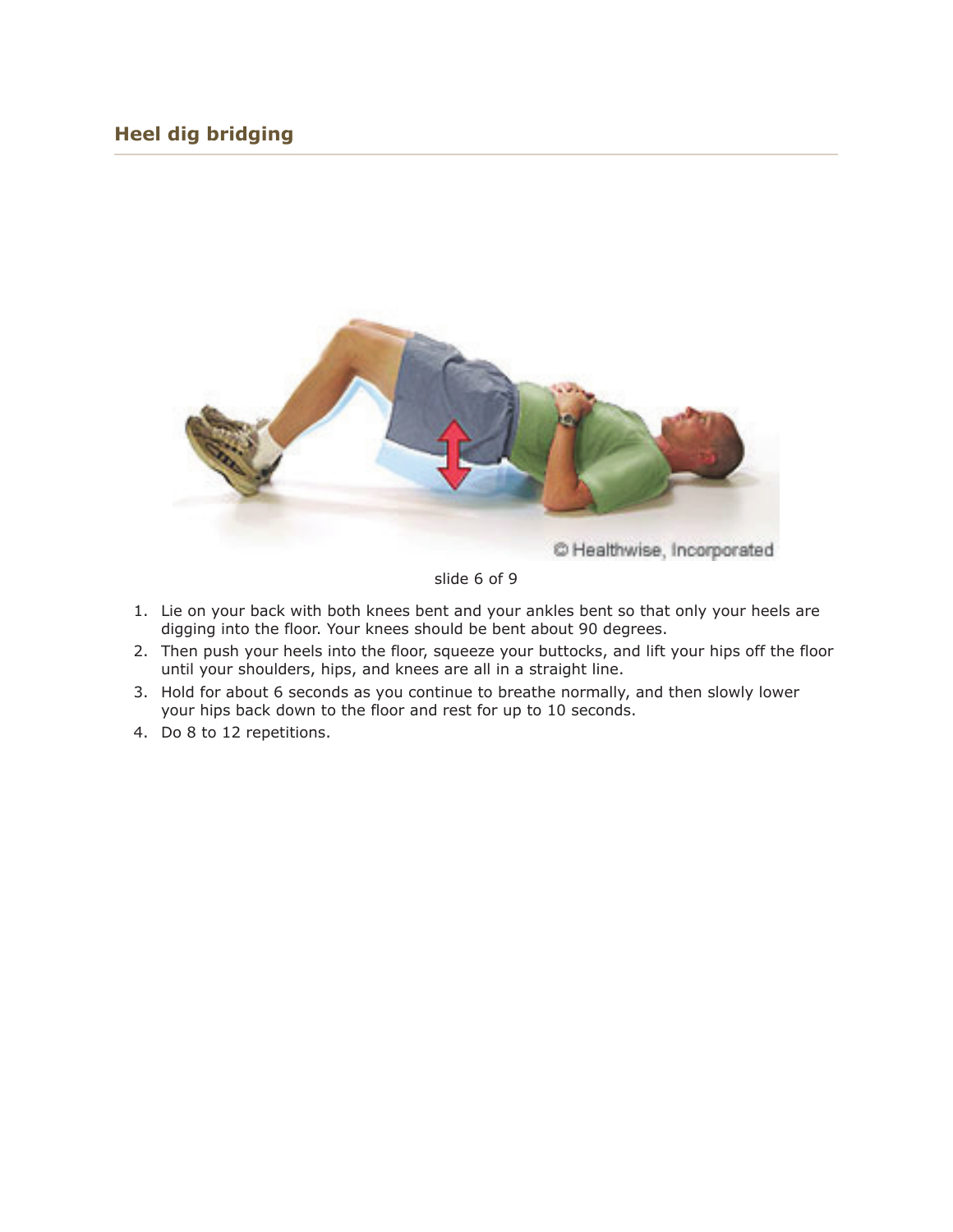#### **Hamstring stretch in doorway**



C Healthwise, Incorporated

#### slide 7 of 9

- 1. Lie on your back in a doorway, with one leg through the open door.
- 2. Slide your leg up the wall to straighten your knee. You should feel a gentle stretch down the back of your leg.
- 3. Hold the stretch for at least 15 to 30 seconds. Do not arch your back, point your toes, or bend either knee. Keep one heel touching the floor and the other heel touching the wall.
- 4. Repeat with your other leg.
- 5. Do 2 to 4 times for each leg.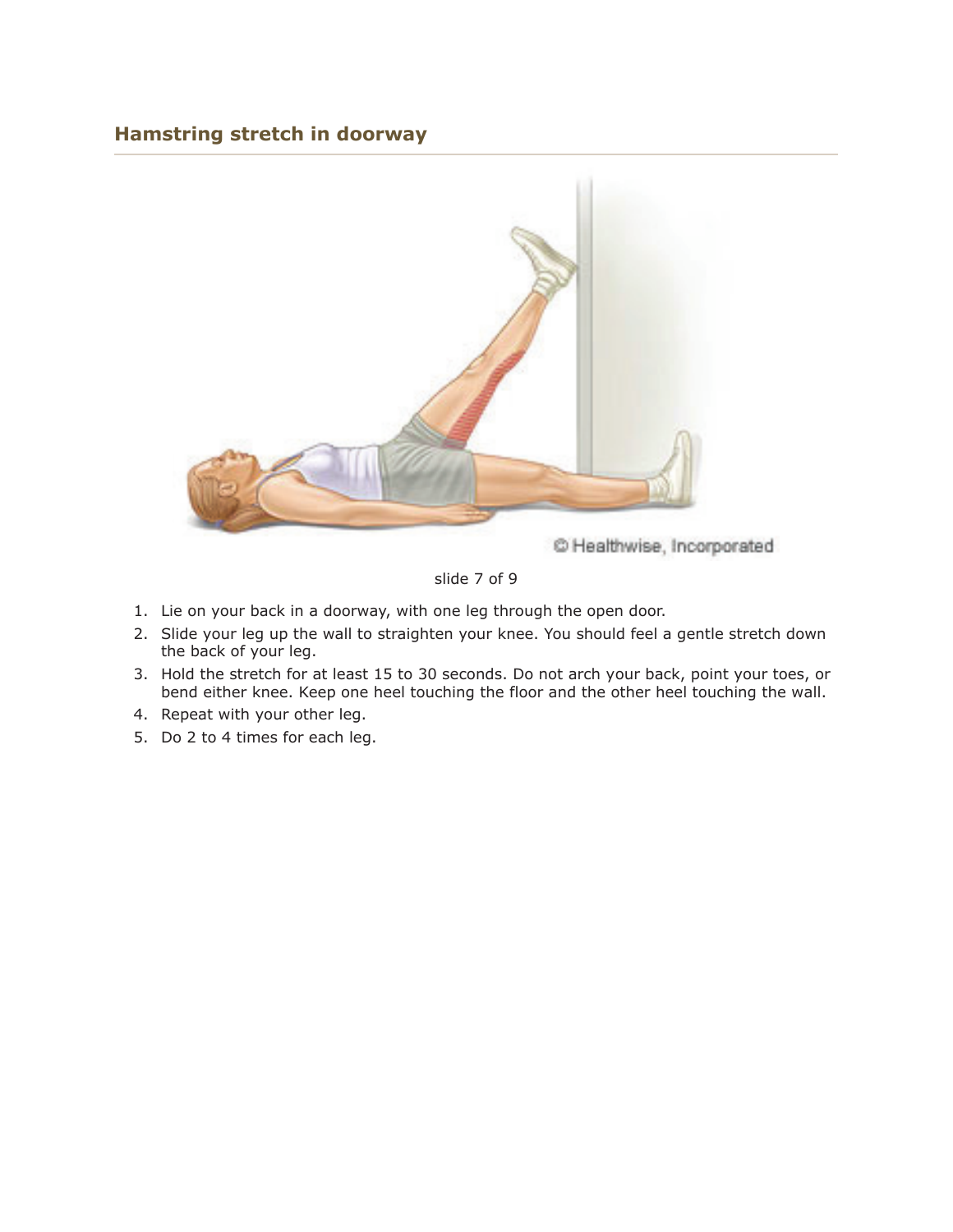### **Hip flexor stretch**



slide 8 of 9

- 1. Kneel on the floor with one knee bent and one leg behind you. Place your forward knee over your foot. Keep your other knee touching the floor.
- 2. Slowly push your hips forward until you feel a stretch in the upper thigh of your rear leg.
- 3. Hold the stretch for at least 15 to 30 seconds. Repeat with your other leg.
- 4. Do 2 to 4 times on each side.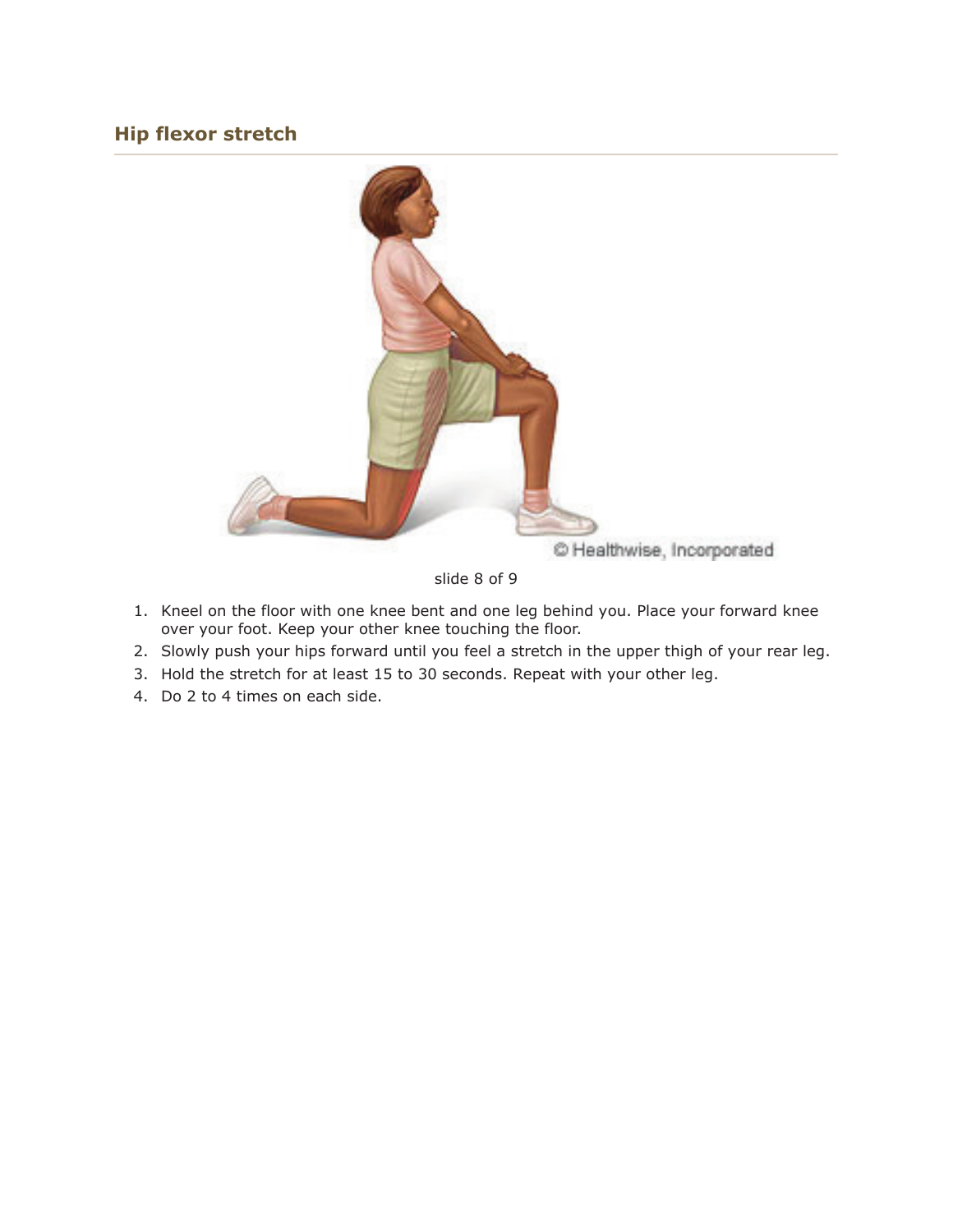

slide 9 of 9

- 1. Stand with your back 10 to 12 inches away from a wall.
- 2. Lean into the wall until your back is flat against it.
- 3. Slowly slide down until your knees are slightly bent, pressing your lower back into the wall.
- 4. Hold for about 6 seconds, then slide back up the wall.
- 5. Repeat 8 to 12 times.

**Follow-up care is a key part of your treatment and safety.** Be sure to make and go to all appointments, and call your doctor if you are having problems. It's also a good idea to know your test results and keep a list of the medicines you take.